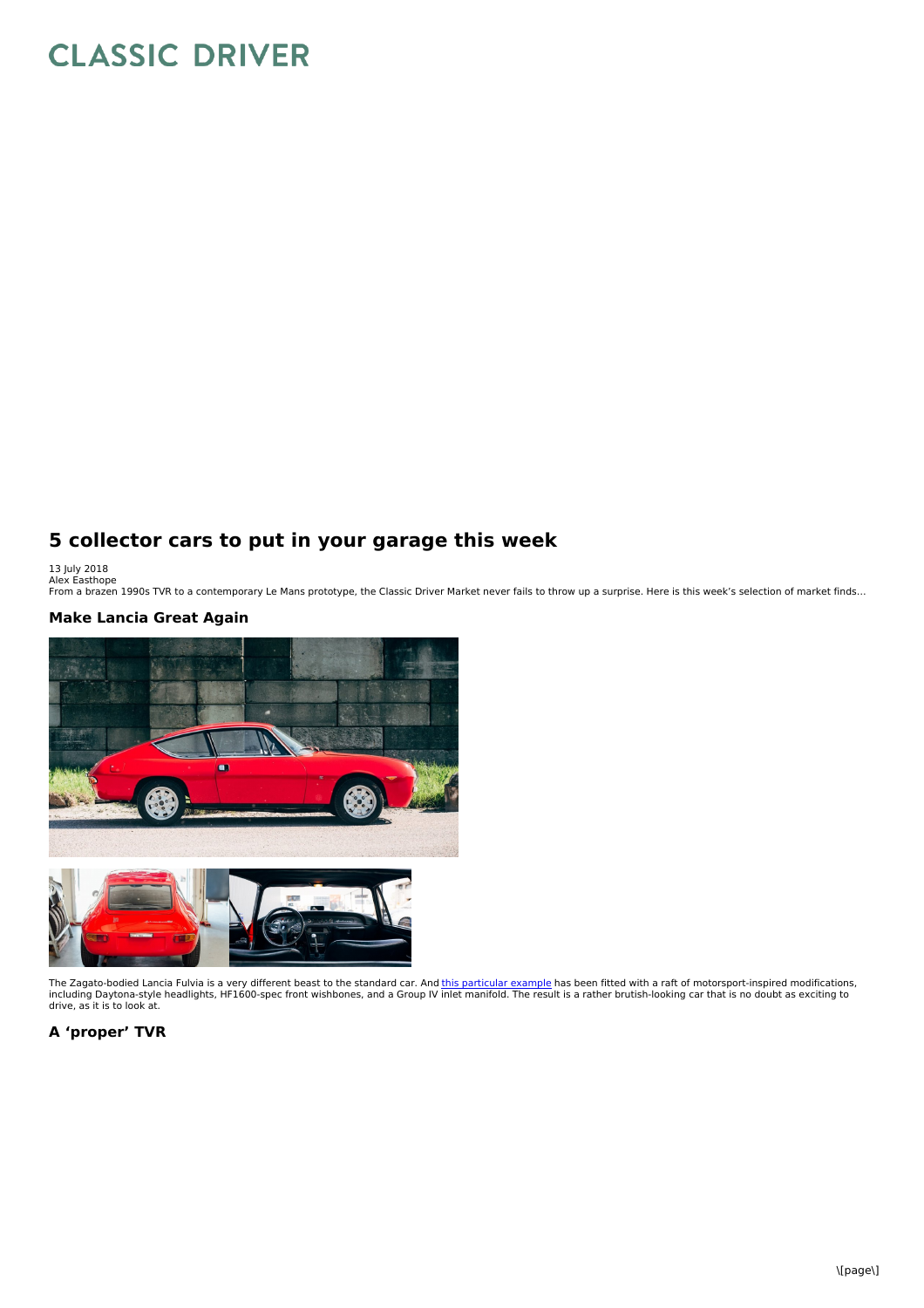

As technologically impressive as the new TVR Griffith may be, we're not quite sure if it evokes the left-field spirit of the marque's former machines. The Cerbera, for<br>example, was like a cocaine-fuelled raver dressed in a

### **The Joe Buzzetta Speedster**



This <u>unique Porsche 356 [Speedster](https://www.classicdriver.com/en/car/porsche/356/1958/540991)</u> was bought from Glöckler in Frankfurt by Joe Buzzetta while he was stationed there during his time in the army. The son of an Italian<br>migrant, Buzzetta raced the car at Europe's most fam

#### **Giant killer**



This 2007 Noble M12 GTO M400 has traveled a long way from the Leicestershire factory in which it was born – it's currently for sale in Philadelphia. With a 425bhp twin-<br>turbocharged V6 and a curb weight of just over 1,000k remarkably, had just one owner from new.

#### **Global Endurance Legend**